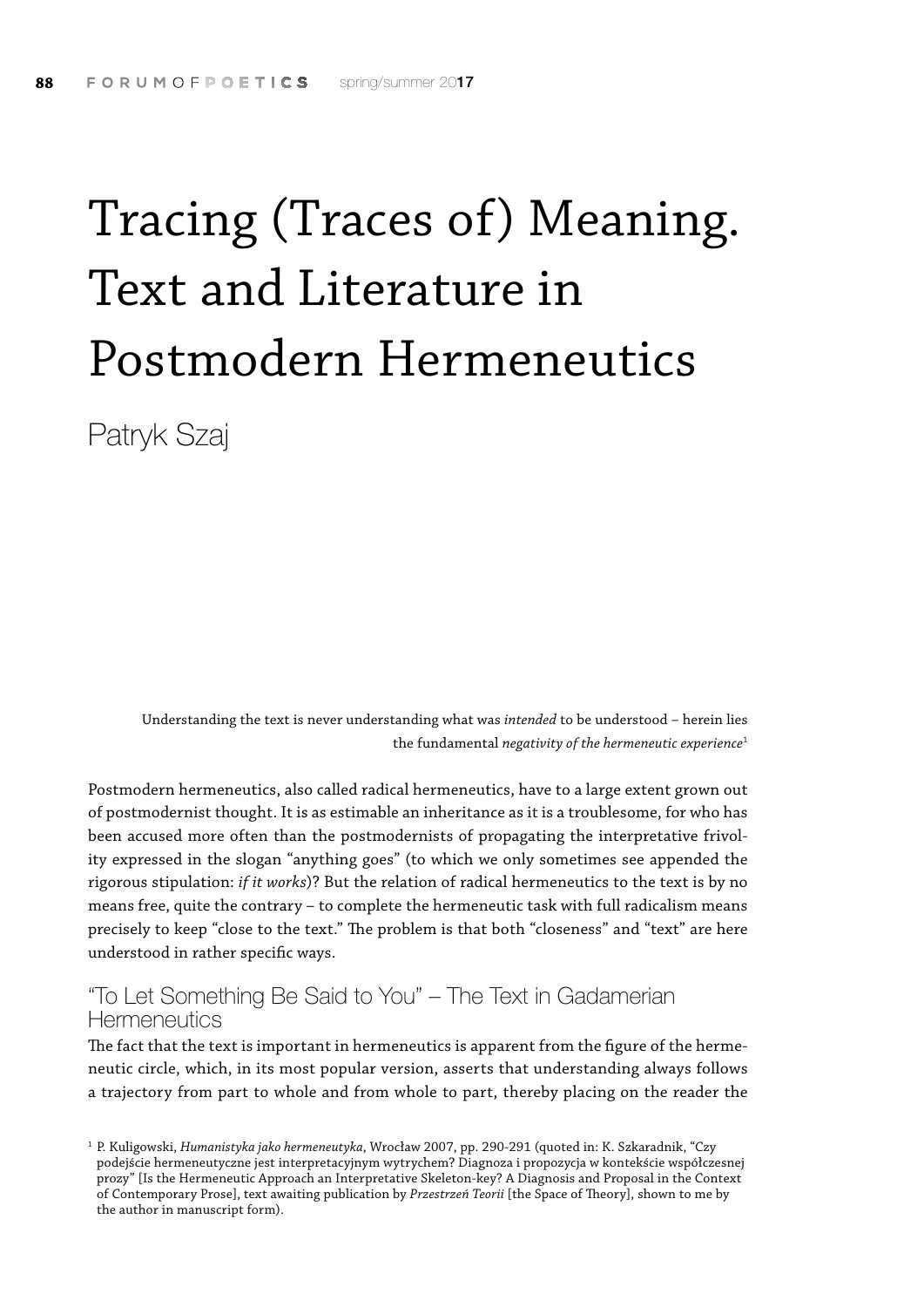requirement of carefully tracing the individual parts, fragments, layers, or levels of the text and verifying on that basis the image of the whole that is drawn in the course of a reading. But the hermeneutic circle also says that for hermeneutics the reader is equally important: as on ontological ground every understanding is always self-understanding, $^{\text{2}}$  so on interpretative ground – whose most important reading was provided by Hans-Georg Gadamer – I understand myself in the face of the understood text, in the course of reading a mutual exchange of questions and answers takes place between the text and me, a peculiar kind of "conversation,"3 in which – to now cite Paul Ricoeur – "text and reader are in turn made familiar and unfamiliar."4

That happens because of the "nature" of the text, the hermeneutic understanding of which was presented by Gadamer in his essay "Text and Interpretation": "we find the hermeneutical relationship involved in our concept of text whenever we encounter resistance to our assumption of the primordial meaningfulness of the given. […] [F]rom the hermeneutical standpoint – which is the standpoint of every reader – the text is a mere intermediate product [*Zwischenprodukt*], a phase in the event of understanding […]."5 There are at least three conclusions to draw from this: firstly, "meaning" is that, around which the hermeneutical reading of the text is focused; secondly, this "meaning" is something unclear at first, something that only needs to be *made present* in the process of understanding; thirdly and finally, the text appears only as an epiphenomenon, fulfilling a subordinate function in this process of presence. $^6$  But how does this process take place? That in fact is revealed to be an ambiguous question, based on Gadamerian hermeneutics itself.

On the one hand, despite the fact that Gadamer, as we see, perceives the problematic aspects of the assumption of "primordial meaningfulness of the given," he explicitly underscores the necessity (and possibility) of its full presence whenever he repeats that every form of hermeneutics is "a form of overcoming an awareness of suspicion,"<sup>7</sup> whenever he points to "reconstruction and integration as hermeneutic tasks";<sup>8</sup> indeed whenever he argues that at the end of the process of interpretation, the "interpreter gives his reasons, disappears, and the text speaks,"9 as if in fact the result were expected to be a miraculous unification of the meanings conveyed by the work. In truth, Gadamer underscores with complete fixity of purpose that "only what really constitutes a unity of meaning is intelligible." $10$ 

<sup>2</sup> See M. Heidegger, *Bycie i czas* (Being and Time), trans. B. Baran, Warszawa 2010, pp. 202-209.

<sup>3</sup> See H.-G. Gadamer, *Prawda i metoda. Zarys hermeneutyki filozoficznej* (Truth and Method. Outline of Philosophical Hermeneutics), trans. B. Baran, Warszawa 2016, pp. 493-517.

<sup>4</sup> P. Ricoeur, *Time and Narrative*, vol. 3, trans. Kathleen Blamey, Chicago 1988, pp. 321-322.

<sup>5</sup> H.-G. Gadamer, "Text and Interpretation," trans. Richard E Palmer, in *The Gadamer Reader: A Bouquet of the Later Writings*, ed. Richard E. Palmer, Evanston 2007, p. 169.

<sup>6</sup> I am indebted to Katarzyna Szkaradnik for this observation.

<sup>7</sup> H.-G. Gadamer, "The Hermeneutics of Suspicion," in Hermeneutics: Questions and Prospects, ed. Gary Shapiro and Alan Sica, Amherst 1984, p. 54.

<sup>8</sup> See H.-G. Gadamer, *Truth and Method*, trans. W. Glen-Doepel, revised by Joel Weinsheimer and Donald G. Marshall, London 2013, p. 164.

<sup>9</sup> H.-G. Gadamer, "Text and Interpretation," p. 191.

<sup>10</sup>H.-G. Gadamer, *Truth and Method*, p. 305.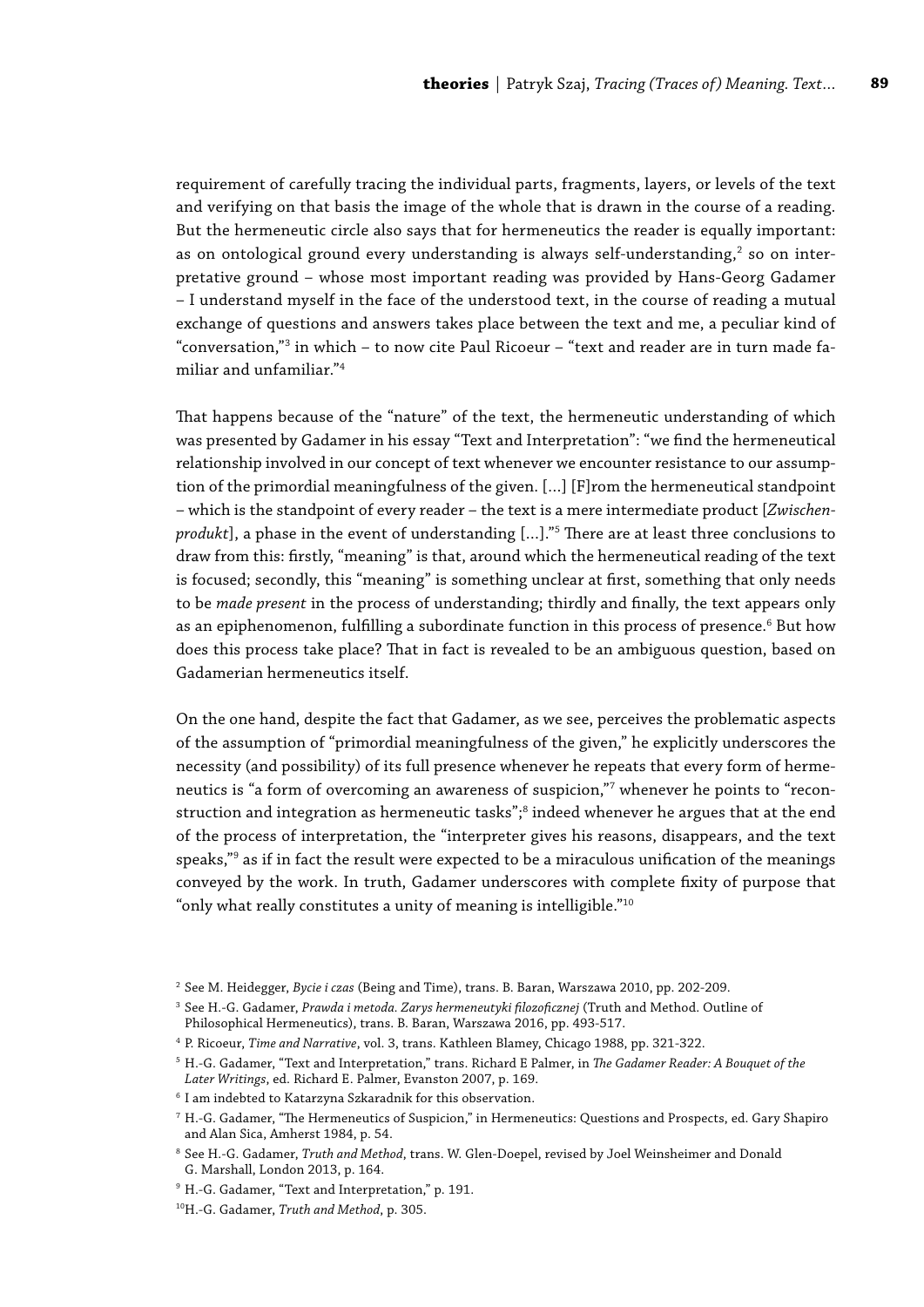On the other hand, however, Gadamer himself "waters down" such finalizing claims in his book *The Relevance of the Beautiful*: "it does not mean that the indeterminate anticipation of sense that makes a work significant for us can ever be fulfilled so completely that we could appropriate it for knowledge and understanding in all its meaning. […] To expect that we can recuperate within the concept the meaningful content that addresses us in art is already to have overtaken art in a very dangerous manner."11 A similar ambiguity marks the ideal of the "fusion of horizons," which by no means constitutes some kind of *telos* of understanding, but is rather something processual, temporary, constantly being newly de- and reconstructed,<sup>12</sup> such that it can be formulated more as a regulative than as a constitutive idea, in fact underscoring the primacy of difference and misunderstanding over identity and understanding: "all efforts at trying to understand something begin when one comes up against something that is strange, challenging, disorienting."13

And thus on the one hand we see a concentration of meaning, while on the other, quite the contrary – its constant dispersal. It seems that the oscillation of Gadamerian hermeneutics around these two poles of understanding is a direct result of the position of the reader who *desires* to understand, but also wants to do justice to the text itself. Hence Gadamer's opposition to method – to want to understand the text is to perceive its individuality, its singularity, how it eludes methods, which can, to be sure, help in understanding by shedding light on it from one angle or another, but which should under no circumstances be blindly applied to it.<sup>14</sup> For what hermeneutic play with the text is about is its otherness, as a condition for the possibility of accomplishing a rearrangement of the reader's existence: "We cannot understand without wanting to understand, that is, without wanting to let something be said", "It is not only the impact of a 'This means you!' that is disclosed in a joyous and frightening shock; it also says to us: 'You must change your life!'".15

## "Reassemblage of the Totality of a Text into the Truth of Its Meaning" – Derrida's Critique of Hermeneutics

The respect Gadamer declares for the text's otherness nonetheless did not protect hermeneutics from a critique by Jacques Derrida, who saw the whole hermeneutic enterprise as wrongheaded due to what Anna Burzyńska has termed its "silent supposition" that the text has meaning.16 This charge – formulated in various ways, but boiling down to essentially the irrefutable axiom of the "task of making present" meaning – was articulated by Derrida both

- <sup>13</sup>H.-G. Gadamer, "Language and Understanding," in Theory, Culture & Society 23(1), 1970, p. 14.
- 14See H.-G. Gadamer, Ästhetik *und Poetik,* Volume 2, Tűbingen 1993. A similar aspect can be seen in Ricoeur's conviction that hermeneutics changes into a method only when it is sanctioned as such by the text itself or (the existence understood through the text): "in every instance, each hermeneutics discovers the aspect of existence which founds it as method." (P. Ricoeur, *The Conflict of Interpretations*, trans. Kathleen McLaughlin, Evanston 1974, p. 19.)
- 15H.-G. Gadamer, "Aesthetics and Hermeneutics," trans. David E. Linge, in *The Gadamer Reader*, pp. 129, 131.

<sup>11</sup>H.-G. Gadamer, *The Relevance of the Beautiful and Other Essays*, trans. Nicholas Walker, Cambridge 1987, p. 33. 12See P. Dybel, *Oblicza hermeneutyki* (Faces of Hermeneutics), Kraków 2012, p. 340.

<sup>16</sup>See A. Burzyńska, "Jak czytali dekonstrukcjoniści" (How the Deconstructionists Read), in *Anty-teoria literatury* (Anti-theory of Literature), Kraków 2006, p. 275.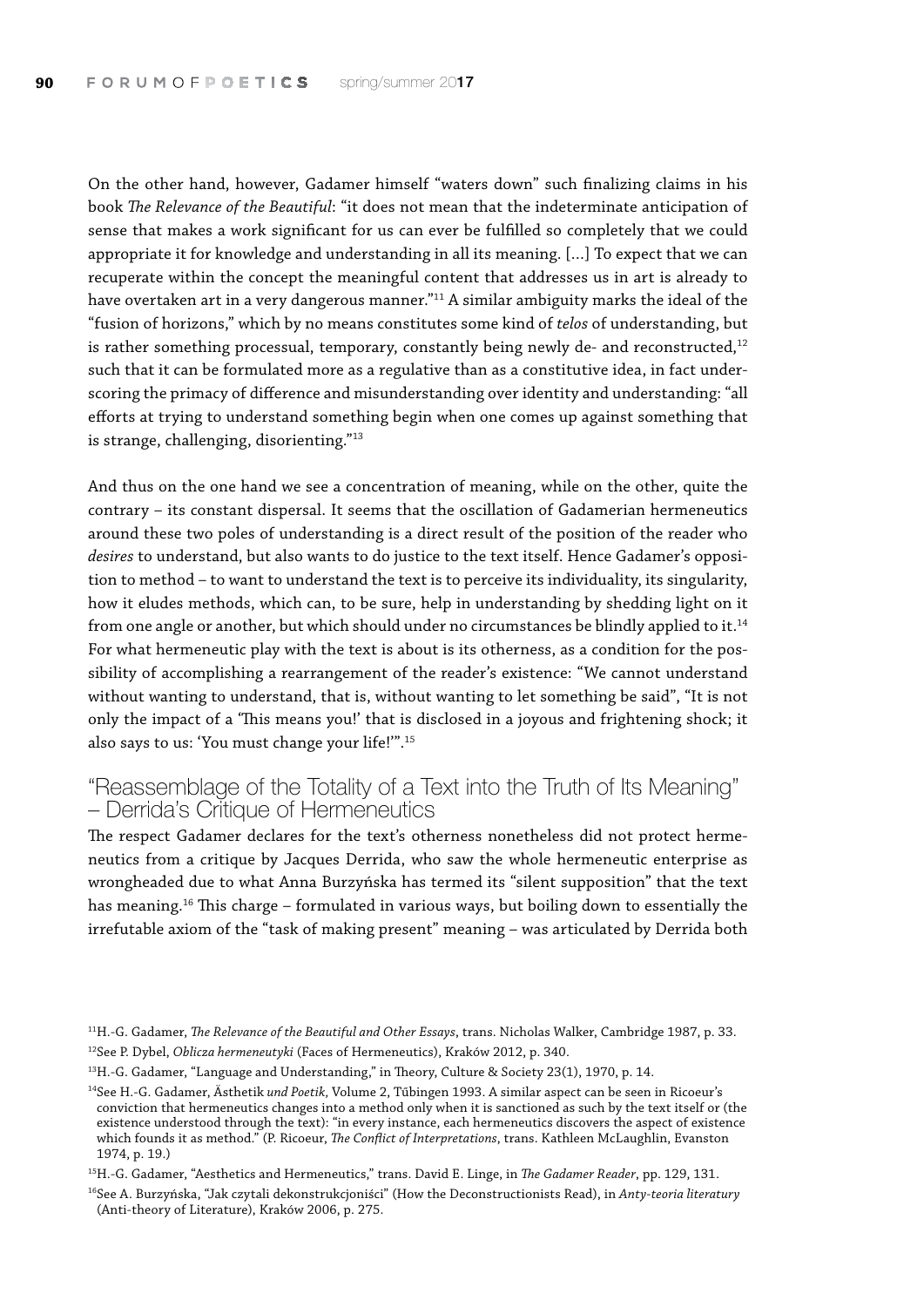during a public discussion with Gadamer in 1981,<sup>17</sup> and in many of his essays. In his view, hermeneutic reading takes the form of a "transcendent" reading, one that always refers to something outside the text, toward meaning (one that founds or precedes the text). The hermeneutic practice of "staying close to the text" is thus revealed to be illusory, since it fact it revolves around what is *outside* the text itself. The principle of Protestant hermeneutics known as *sola Scriptura* would then present a similar surface illusion; according to Paweł Dybel, it implies a "rigorous approach to the letter of the text,"<sup>18</sup> but in fact establishes a "literal" interpretation based on the external authority of divine inspiration. As Derrida says, in such an understanding, "reading and writing, the production or interpretation of signs, the text in general as a fabric of signs, allow themselves to be confined within secondariness. They are preceded by a truth, or a meaning already constituted by and within the element of the logos."<sup>19</sup> "Understanding" is thus a "reassemblage of the totality of a text into the truth of its meaning[.]"20

It should, however, be remembered that the practice of hermeneutics does not represent the main culprit here, but rather constitutes an heir to the logocentric tradition of metaphysical philosophy, which it – in its own reckoning – attempts to transcend (respect for the text's otherness), but in which it still keeps one leg (the text conveys a meaning to me). When Derrida talked of "hermeneutics," without using that word to refer to a particular representative of hermeneutic reflection, he generally had in mind the tradition of Western philosophy that Heidegger called "onto-hermeneutic," in which Structuralism or Ferdinand de Saussure's semiotics were much more deeply entrenched than the Gadamerian or Ricoeurian versions of hermeneutics. That tradition, as described in Derrida's now-classic article "Structure, Sign and Play in the Discourse of the Human Sciences," protects the free play of a structure by inscribing it in some central, or logocentric, stabilizing idea that simultaneously situates it outside the structure itself.<sup>21</sup> One example would be hermeneutic "meaning," another, the semiotic "referent" or – simply put – the "transcendent *signifié*."

Derrida's response to that "reassemblage of the totality of a text into the truth of its meaning" was not – as is still commonly imputed to him – to promise total interpretative freedom. On the contrary, deconstructive reading stays very close to the text; one might even

<sup>&</sup>lt;sup>17</sup>On the subject of Derrida and Gadamer's meeting in Paris, see e.g. K. Bartoszyński, "Hermeneutyka a dekonstrukcja. Hans-Georg Gadamer i Jacques Derrida wobec poezji" (Hermeneutics and Deconstructon. Hans-Georg Gadamer and Jacques Derrida on Poetry), in *Kryzys czy trwanie powieści. Studia literaturoznawcze* (Crisis or Continuation of the Narrative. Literary Studies), Kraków 2004; P. Dybel, "Poza dialektyką? Spór Gadamera z Derridą" (Beyond Dialectics? Gadamer's Dispute with Derrida), in *Granice rozumienia i interpretacji. O hermeneutyce Hansa-Georga Gadamera* (Boundaries of Understanding and Interpretation. On the Hermeneutics of Hans-Georg Gadamer), Kraków 2004; P. Dehnel, "Dekonstrukcja a hermeneutyka" (Deconstruction and Hermeneutics), in *Dekonstrukcja – rozumienie – interpretacja. Studia z filozofii współczesnej i nie tylko* (Deconstruction, Understanding, Interpretation. Studies in Contemporary Philosophy and Much More), Kraków 2006.

<sup>18</sup>See P. Dybel, *Oblicza hermeneutyki…*, pp. 120-127.

<sup>19</sup>J. Derrida, *Of Grammatology*, trans. Gayatri Chakravorty Spivak, Baltimore 1997, p. 14.

<sup>20</sup>J. Derrida, *Positions*, trans. Alan Bass, Chicago 1982, p. 45.

<sup>21</sup>See J. Derrida, "Structure, Sign and Play in the Discourse of the Human Sciences," in *The Languages of Criticism and the Sciences of Man: The Structuralist Controversy*, eds. Richard Macksey and Eugenio Donato, Baltimore 1970, pp. 247-265.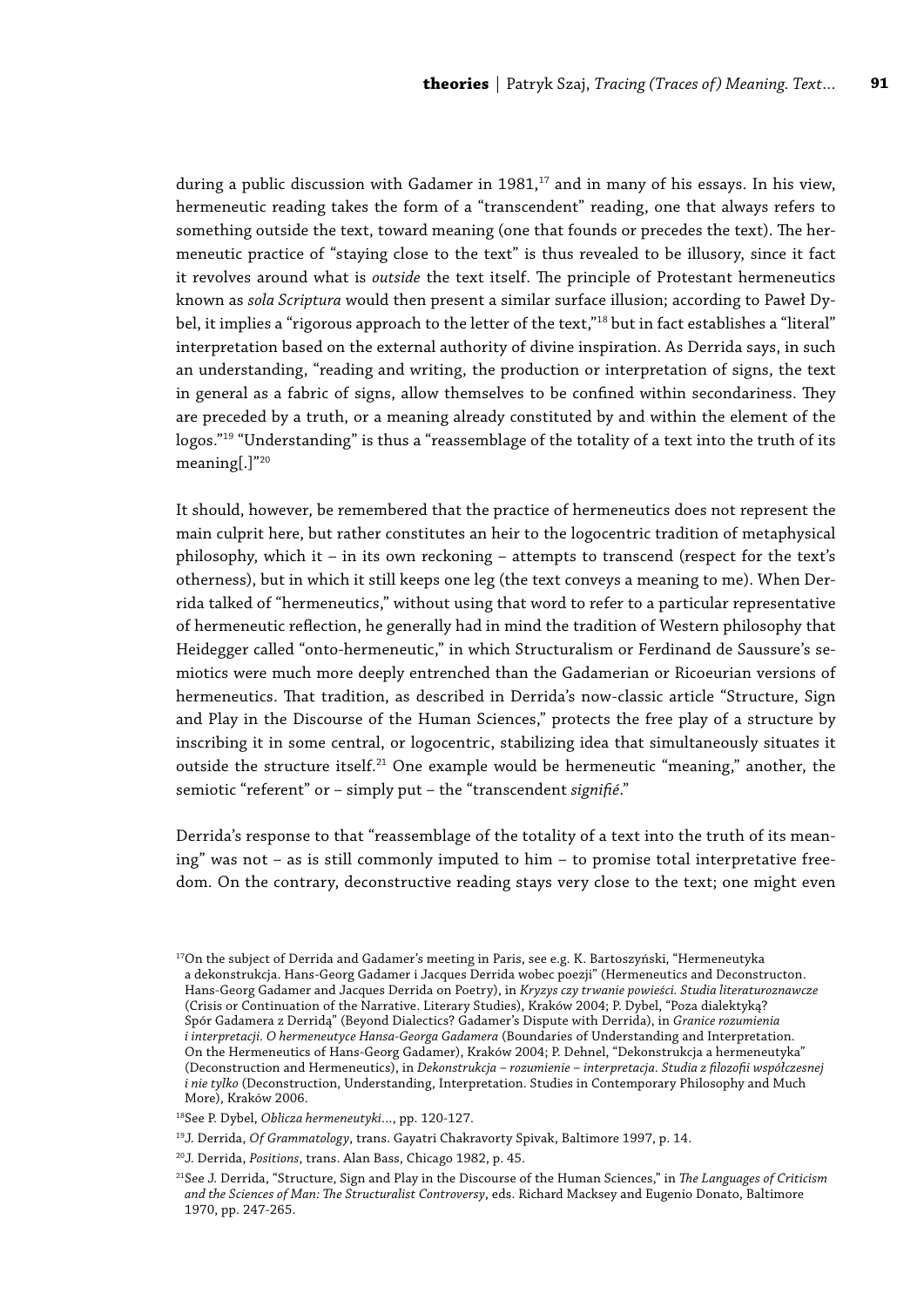call it the art of microcreading *par excellence*<sup>22</sup>: "With Joyce, I was able to pretend to isolate two words (*He war* or *yes, yes*); with Celan, one foreign word (*Shibboleth*); with Blanchot, one word and two homonyms (*pas*). But I will never claim to have 'read' or proposed a general reading of these works."23 That list, as we know, could be supplemented with many other examples: Mallarmé's "hymen," Rousseau's "supplement," Plato's "farmakon," Kant's "parergon," and the "scandal" of the prohibition on incest in Lévi-Strauss… This focus of Derrida's on individual fragments in the texts he has read (but not definitively "read") obviously constitutes an important element in his strategy, which is based on underscoring the role of writing and its meaning-generating force, which plays out not outside the text, at the level of the signified (e.g. signified meaning), but inside it, at the level of signifiers. Remaining faithful to this play of signifiers involves a reading which the author of *Of Grammatology*  called "non-transcendent," not abandoning its interest in the signifier, form, language, the material from which the text's structure is created. In contrast, however, to the theoreticians known as the American deconstructionists (the Yale critics), for whom a "permanent parabasis of allegory" would mean a total suspension of logic and the opening of a space for the "aberration"24 of referentiality, Derrida highlighted the simultaneous impossibility of not undertaking a transcendent reading: "a text cannot by itself avoid lending itself to a 'transcendent' reading. […] The moment of 'transcendence' is irrepressible, but it can be complicated or folded [...]."25

A transcendent reading is impossible, since there is no exit from the textual web in which our interpretations are entangled. But a transcendent reading is also necessary, since we all read with a desire to *extract* from the text some kind of meaning for ourselves. Postmodern hermeneutics tries to follow after this double bind; it desires to take Derrida's lesson seriously, realizing that such "meaning" is an effect of the text itself, that in fact it is impossible to *extract* (in the sense of removing) the meaning from the text, since it is always located *in* the text, in the archi-texture: "What I call 'text' implies all the structures called 'real,' 'economic,' 'historical,' socio-institutional, in short: all possible referents. […] That does not mean that all referents are suspended, denied, or enclosed in a book […]. But it does mean that every referent, all reality has the structure of a differential trace, and that one cannot refer to this 'real' except in an interpretative experience."26 And thus, not the discontinuance of any kind of understanding reading, but, as Derrida says, "the process of decoding […] must be carried to the furthest lengths possible."27

("Deconstruction is therefore an activity of reading which remains closely tied to the texts it interrogates"

27See J. Derrida, *Spurs*, p. 133.

<sup>&</sup>lt;sup>22</sup>This has been very strongly underscored by such interpreters of Derrida as Christopher Norris

<sup>–</sup> *Deconstruction and Practice*, London and New York 1993, p. 31) or John D. Caputo (see *Deconstruction in a Nutshell. A Conversation with Jacques Derrida*, New York 1997, pp. 74-81). Aleksander Nawarecki also treated

Derrida as one of the "patrons" of his project of micrology (see *Miniatura i mikrologia literacka* [Literary Miniature and Micrology], vols. 1-2, ed. A. Nawarecki, Katowice 2000-2001).

<sup>23&</sup>quot;'This Strange Institution Called Literature': An Interview with Jacques Derrida," in *Acts of Literature*, ed. Derek Attridge, New York 1992, pp. 61-62.

<sup>24</sup>See P. de Man, *Allegories of Reading: Figural Language in Rousseau, Nietzsche, Rilke, and Proust*, New Haven 1979, pp. 300-301.

<sup>&</sup>lt;sup>25</sup>"This Strange Institution," p. 45.

<sup>26</sup>J. Derrida, *Limited Inc.*, trans. S. Weber, J. Mehlman, Evanston 1988, p. 148.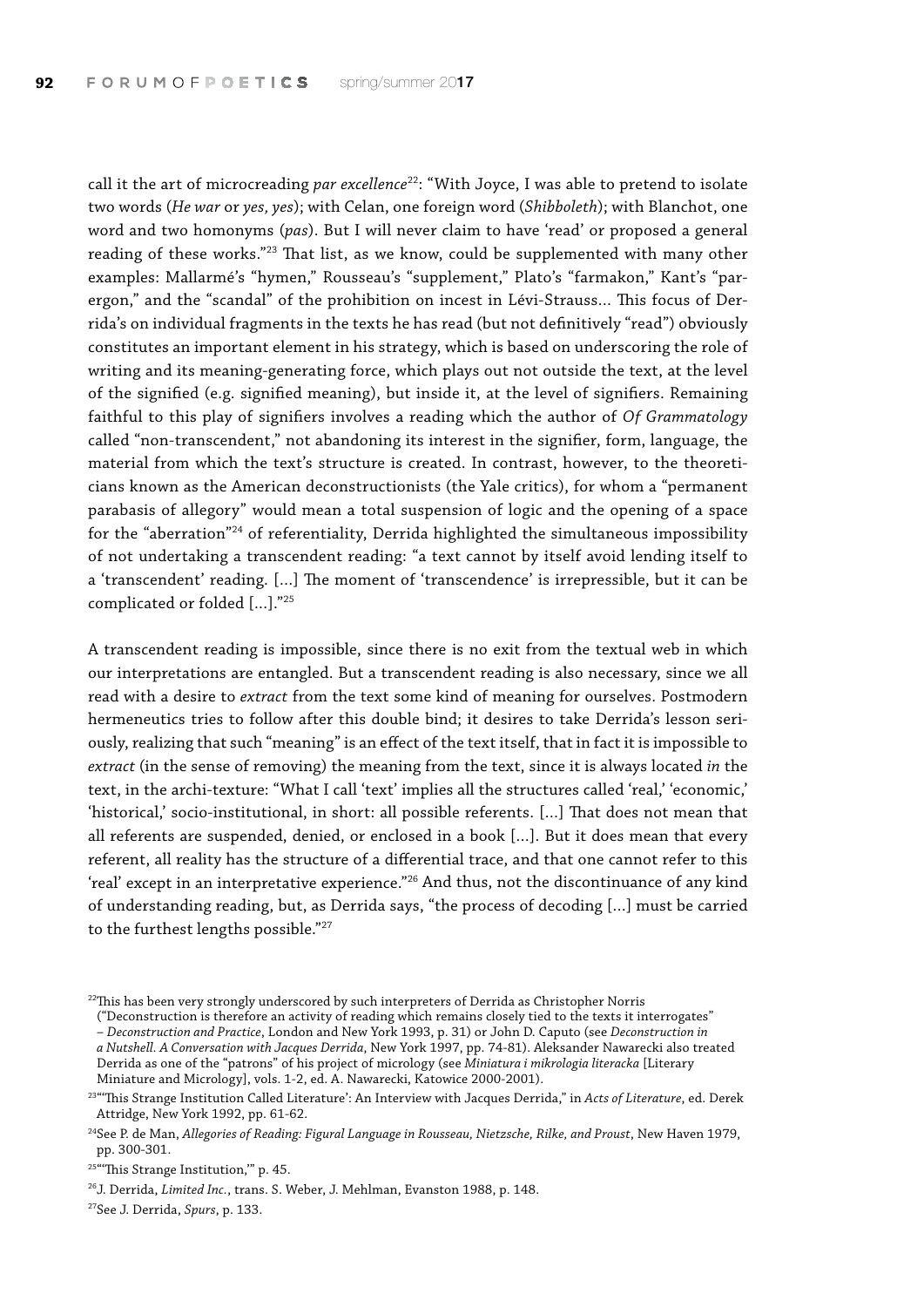### The Derrida-Gadamer Controversy: A Repetition (with a Displacement)

Can we not, however, after tracing this collision course between the thought of Derrida and that of Gadamer, look at the whole problem again from a somewhat different angle? Is it not possible to say that some deconstructive "element" fits into the very centre of the hermeneutic experience? Is that not what Richard E. Palmer, member of the group known as Spanos devoted to developing a postmodernist literary hermeneutics based on Heideggerian thought,<sup>28</sup> has in mind when he states that "[t]o focus purely on the positivity of what a text explicitly says is to do an injustice to the hermeneutical task," while "[q]ueasiness about 'doing violence to the text' must not become an excuse for turning away from the hermeneutical task of hearing deeply into the 'what' behind the explicitness of the text"<sup>29</sup>? Does not Ricoeur lean toward the deconstructive pole when he directly says that "writing, and above all the structure of the work, modify reference to the point of rendering it entirely problematic," that with respect to understanding, "appropriation is the dialectical counterpart of distanciation," and that "everything gained from the critique of the illusions of the subject must be integrated into hermeneutics"?<sup>30</sup> Is it, finally, possible, outside the explicitness of the text, to show several fundamental affinities of Derridean and Gadamerian thought<sup>31</sup>? Let us try to define them.

It appears possible to discover in Derrida a peculiar repetition (which would at the same time be a repetition with a displacement, an iteration) of the schema of dialogue between text and reader as a constant exchange of questions and answers. Derrida of course rewrites it in his own language, speaking of the "signature" of author and text and the reader's "countersignature", which amends it. In both cases, however, we are dealing with a similar ontology of the literary work, which only exists (i.e., becomes actualized) in the process of interpretation. And though this actualization takes place in various ways (more as an "ecumenical" dialogue for Gadamer, more as an "agonistic" exchange for Derrida), we might risk cautiously positing the thesis that next to the hermeneutic circle it would be possible to speak of a specific ("dislocated," because deprived of its overall dimension) deconstructive circle, where the point is likewise a kind of answer to the challenge of the text: "I almost always write in response to solicitations or provocations," but "my response to such expectations is not always docile."<sup>32</sup> In this "provocation" we must hear a *pro-vocatio*, a challenge directed to none other than ourselves, calling to impart a creative answer, to amend the idiom of the text with our own idiomatic signature. As is known, Derrida speaks in such cases of invention,<sup>33</sup> but do we not find him here – still – very close to Gadamer, for whom "all efforts at trying to understand something begin" with what "is strange, challenging, disorienting"?

<sup>28</sup>On this topic, see e.g.. N. Leśniewski, *O hermeneutyce radykalnej* (On Radical Hermeneutics), Poznań 1998, pp. 35-40.

<sup>29</sup>R.E. Palmer, "A Hermeneutical Manifesto," in *Hermeneutics*, Evanston 1969, pp. 234-235

<sup>30</sup>P. Ricoeur, "The Hermeneutic Function of Distanciation," trans. John E. Thompson, in *Hermeneutics and the Human Sciences: Essays on Language, Action and Interpretation*, Cambridge 1981, pp. 141, 94, 191.

<sup>&</sup>lt;sup>31</sup>See also my article: "Czy można pogodzić dekonstrukcję z hermeneutyką? Dialog Derridy z Gadamerem" (Can Deconstruction be Reconciled with Hermeneutics? Derrida's Dialogue with Gadamer), *Czas Kultury* 2014, no. 5.

<sup>&</sup>lt;sup>32"</sup>This Strange Institution," p. 41.

<sup>33</sup>See e.g. J. Derrida, *Psyche. Inventions of the Other*, trans. Peggy Kamuf and Elizabeth Rottenberg, Stanford 2007.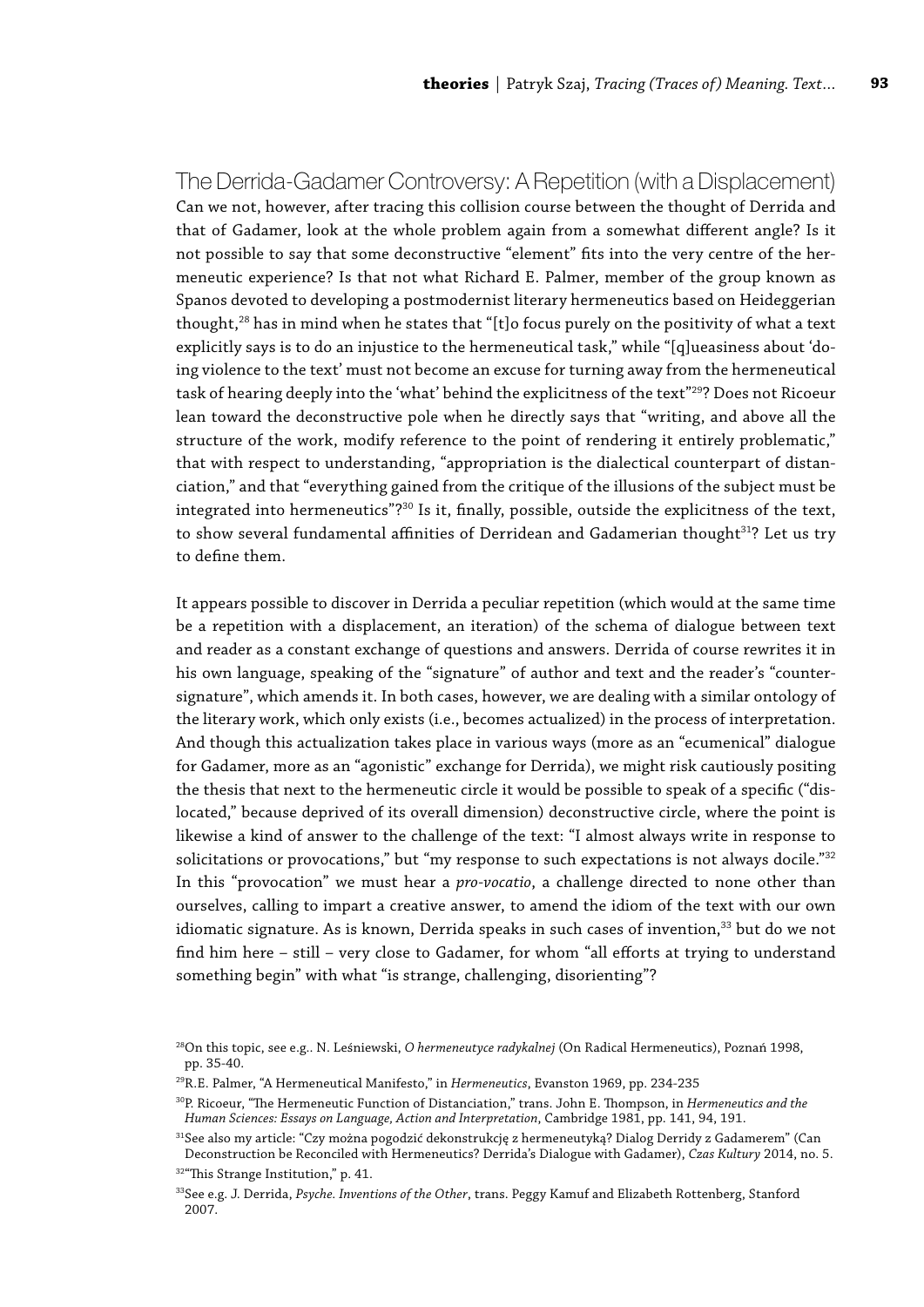We should also stress once again the ambivalence of the Gadamerian text, which, though it sets before the interpreter the task of reconstructing and integrating the meaning of the literary work, simultaneously never asserts that such unification is unproblematic. On the contrary, it is incumbent upon us to ponder whether, in the context of Gadamer's hermeneutics, such unification can ever in fact take place. Gadamer himself speaks just as often instead about the "surplus" of meaning, of "being struck by the meaning of what is said,"34 which destroys any "anticipation of meaning." And once again: is it not possible to hear in this a kind of equivalent to Derridean "excess of *signifiants*" that undermines any kind of procedures whose goal is to protect the play of meanings? If we answer that question affirmatively, then in Derrida's concept of the "trace" we would have to also see a radicalization of modern hermeneutics' theses (Gadamer's, but also Mikhail Bakhtin's) of the dialogical understanding. In both places, we are told that any kind of understanding takes place in a community – in a community of people and signs whose mutual exchange has no end.

At this point, however, comes a rupture. Because although a "trace" can be grasped as a radicalization of the "dialogical," that "right," as John D. Caputo has observed, does not apply in the opposite case: the "dialogical" itself, at least as conceived in Gadamerian terms, does not allow the logic of the "trace."35 That is why the author of *Radical Hermeneutics* asserts that Derrida's and Gadamer's ontologies of the work of art are, in spite of everything, significantly dissimilar from each other – whereas Derrida's "trace" refers only to other "traces" (a dislocated deconstructive circle), Gadamer's "fragment" connotes the existence of a whole (the hermeneutic circle): "The Gadamerian fragment is a symbolon which is to be fitted together with its missing half, which is a perfect match for it, a token by which we can recognize infinity, the whole, the holy. The remain(s) in deconstruction are the […] *symbolon* which was shattered too badly ever to be fitted together, indeed which never was a whole."36

"To the Furthest Lengths Possible" – Hermeneutics After Deconstruction As noted earlier, postmodern hermeneutics tries to take Derrida's lesson seriously, and even grows directly of from it. In this context, Caputo writes that deconstruction is a "gateway" through which hermeneutics must pass in order to return less innocent and naïve than before.37 But the necessity of passing through that gate results not only from the desire to continue practicing hermeneutics after deconstruction, but also from observation of the fundamental *hermeneutic* aspect of deconstruction itself: "There is no hermeneutic recovery without deconstruction and no deconstruction not aimed at recovery."38 The hermeneutic experience understood as the "primordial" situation of being thrown into the world (even if the world of the text) and desiring to find (recover) oneself in that world inheres *at the center* of the decon-

<sup>34</sup>See H.-G. Gadamer, "Language and Understanding," in *The Gadamer Reader*, p. 129.

<sup>35</sup>See J.D. Caputo, *More Radical Hermeneutics: On Not Knowing Who We Are*, Bloomington and Indianapolis 2000, p. 53.

<sup>&</sup>lt;sup>36</sup>Ibid., p. 50. Dybel also writes about the dissimilarity between Derrida and Gadamer's ontologies of the workof art, noting that it results from their operating in different orders: that of the signifier (the "trace" of which Derrida writes) and the signified (the "Thing" that Gadamer talks about) (see P. Dybel, *Granice rozumienia…*, pp. 457-463).

<sup>37</sup>See J.D. Caputo, *Radical Hermeneutics. Repetition, Deconstruction, and the Hermeneutic Project*, Bloomington and Indianapolis 1987, p. 97.

<sup>38</sup>Ibid., p. 65.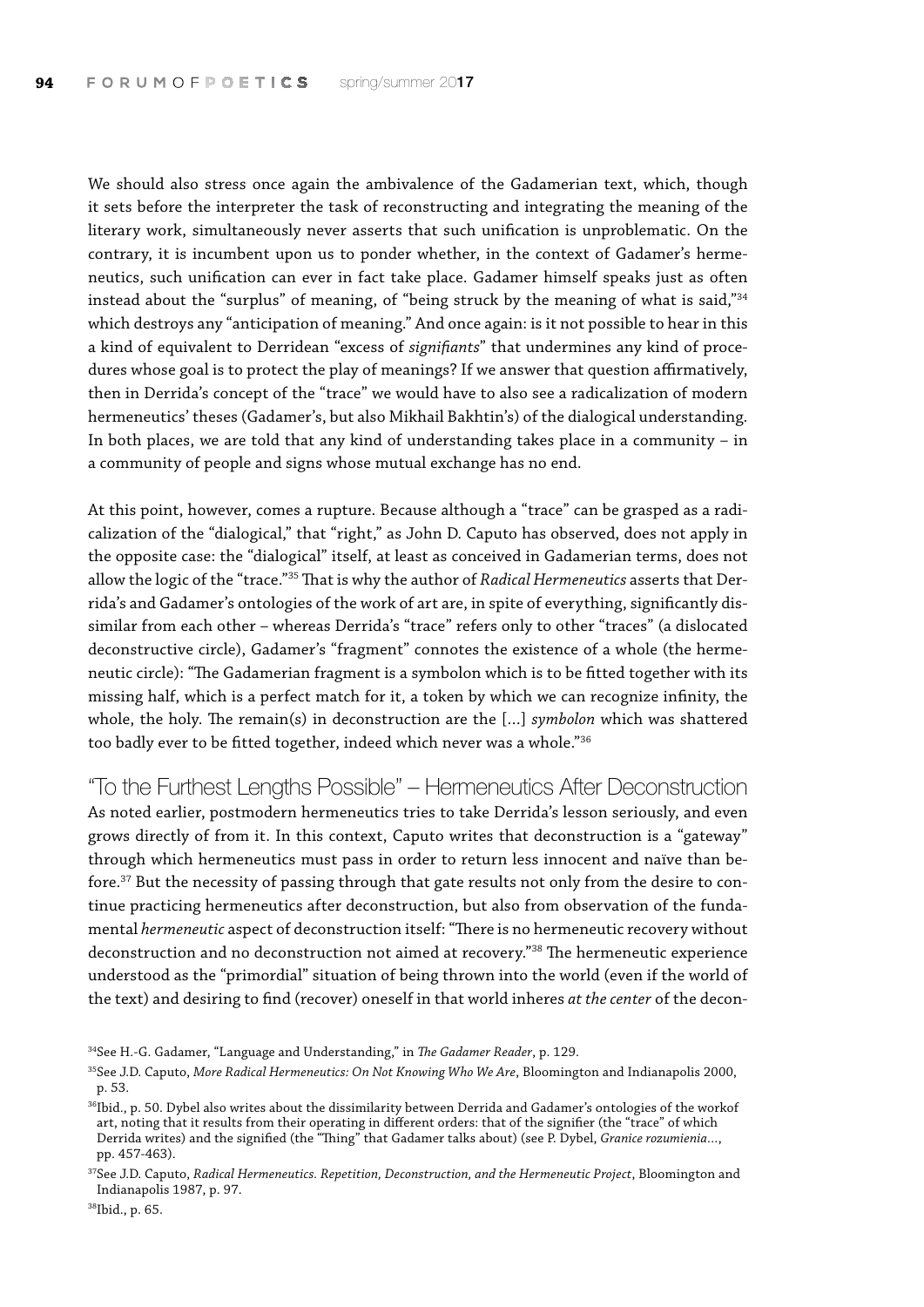structive experience, such that deconstruction itself can be grasped *as a form of* hermeneutics  $-$  radical hermeneutics,<sup>39</sup> i.e. preserving its integrity in the face of the meaning-generating structure of every kind of sign, setting before itself the imperative of not misrepresenting its "real," random, unsteady condition, not grounded in any "transcendent *signifié*," aware of the fact that – as Michał Paweł Markowski says – all understanding is "contaminated with nonunderstanding."40

The lesson that postmodern hermeneutics draws from deconstruction thus involves, above all, paying closer attention to the textuality (the sign-ness) of the text. Though that aspect was perceived by certain currents in modern hermeneutics (particularly by Ricoeur), it is simply absent, as Wojciech Kalaga, among others, observes, from Heidgger's and Gadamer's conceptions.41 Postmodern hermeneutics attempts to compensate for that semiotic deficit; one of its representative projects is Hugh J. Silverman's hermeneutic semiology, issuing from his belief that the text constitutes a phenomenon operating at the intersection of semiotics and hermeneutics, in connection with which "[a]s the reading identifies the textuality of the literary work, the reading deconstructs the text such that, on the one hand, the signs actualize the signification, and, on the other hand, the signification actualizes a meaning through interpretation."42 This process of actualization turns out, however, to be unfinished, since textuality is not only a kind of "practice of the text" but also a "condition of the text" that determines its "trace" quality, resulting from connections with other texts and other signs. Caputo also draws attention to a similar aspect of textuality; his hermeneutics also "opens up" to the logic of *différance*43 – it is that logic that determines the "trace" quality of the text and its "impure" nature. Because if every sign carries in itself a kind of "reminiscence" of preceding signs, and simultaneously somehow "anticipates" the signs that will succeed it, then to its stable identity breaks down. That is why Dybel is right in asserting that "every signifier is only itself to the extent that it is outside itself."44 Literature, according to Caputo, represents the "exemplar" of such contamination.45

<sup>39</sup>See D. Hoy, "Jacques Derrida," in *The Return of Grand Theory in the Human Sciences.*, ed. Q. Skinner, Cambridge 1985, pp. 41-64.

<sup>40</sup>See M.P. Markowski, "Od rozumienia do nierozumienia" (From Understanding to Misunderstanding), in *Polityka wrażliwości. Wprowadzenie do humanistyki* (Politics of Sensitivity. Introduction to the Humanities), Kraków 2013, p. 233.

<sup>41</sup>W. Kalaga, *Mgławice dyskursu. Podmiot, tekst, interpretacja* (Nebulae of Discourse. Subject, Text, Interpretation), Kraków 2001, p. 49: " […] *the absence in the conceptual apparatus of hermeneutics of a coherent and methodologically active category of the sign.* Hermeneutics concentrates on problems of interpretation, at the same time not devoting much attention to the most important constitutive factor and medium of interpretative processes; it studies mechanisms of interpretation, overlooking the machinery that lies at its foundations"( see also the entire chapter on interpretation and ontology, in which the author conducts a curious postmodern attempt, complementing hermeneutics, at joining the positions of hermeneutics and semiotics toward the problem of interpretation).

<sup>42</sup>H.J. Silverman, *Textualities. Between Hermeneutics and Deconstruction*, New York and London 1994, p. 73. See also N. Leśniewski (translator of Silverman into Polish)'s discussion of Silverman's concept in "O tekstualności. Hermeneutyka semiologiczna Hugh J. Silvermana" (On Textuality. Hugh J. Silverman's Semiological Hermeneutics), in *O hermeneutyce radykalnej…*).

<sup>43</sup>See J.D. Caputo, *Radical Hermeneutics…*, p. 6.

<sup>44</sup>P. Dybel, *Oblicza hermeneutyki…*, p. 42.

<sup>45</sup>See J.D. Caputo, *Prayers and Tears of Jacques Derrida. Religion without Religion*, Bloomington and Indianapolis 1997, p. 52.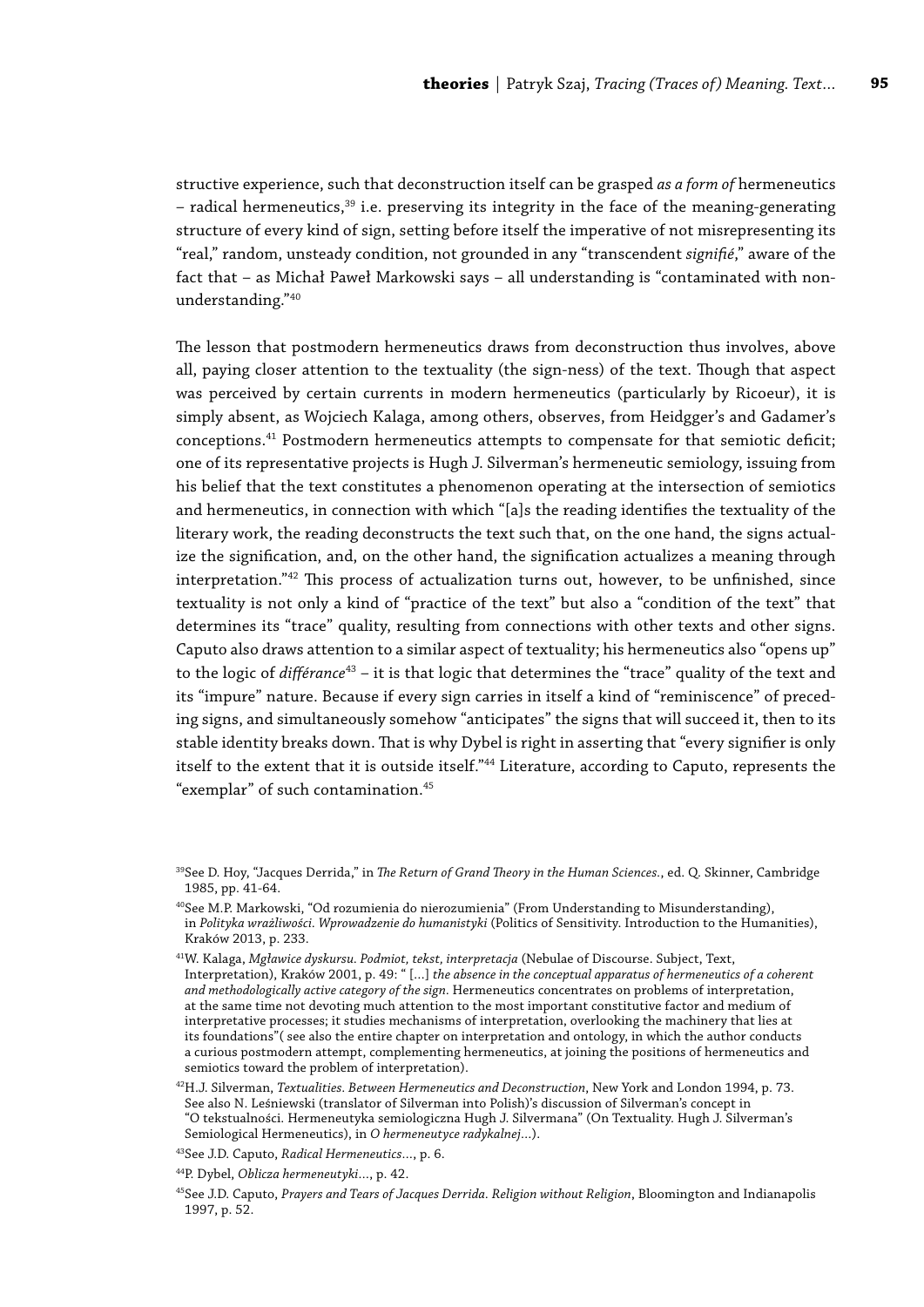All of this does not signify, however, whether for Caputo, or for Silverman, or for Derrida himself, a cessation of any kind of hermeneutic efforts whatsoever. On the contrary, it could be said that such efforts must be additionally reinforced, precisely in order to carry the process of decoding to the furthest lengths possible. Those "furthest lengths possible" indicate that in the text itself are located elements which in a certain sense protect it "from any assured horizon of a hermeneutic question," and even cause the hermeneut to be "provoked and disconcerted,"46 so that interpretation takes place in a "radical field of possible understanding,"47 beyond which there is no way of going, if faithfulness to the text is to be preserved. "To carry the process of decoding... to the furthest lengths possible" thus means to have an awareness that the logic of *différance* is by no means the culmination of hermeneutic procedures, but on the contrary, is what forces them to proceed while simultaneously rendering impossible their *completion*: understanding is revealed to be an infinite process, if only it takes into consideration the "coefficient of indefinition"48 that accompanies *différance*.

Is Michał Januszkiewicz then in the right when he asserts that the postmodern radicalization of hermeneutics takes place under the banner of the reader's intention?<sup>49</sup> It seems that the matter is not that simple, or even that it is marked by a fundamental *undecidability*. On the one hand, the radical-hermeneutic reader must be characterized by inventiveness, must respond to the text creatively, and that means essentially bringing his or her own perspective into the text. On the other hand, though, as we have seen above, that text says "something" to the reader, and in some sense "imposes" respect for its complicated textual games, not allowing total interpretative freedom, but also "blocking" interpretations that oversimplify its meaning, and seeking to pass for coherent, unifying and adequate. A radical hermeneutic interpretation thus does not present itself as either *legitimate* or *constructivist* – as Norbert Leśniewski has observed, its place is somewhere in between these two poles, in fact transcending both of them.50 Why is this so? Let us see what a closer examination of the matter has to tell us.

## Tracing the Trace – Ontology of the Text, Ontology of Reading

The radical hermeneutic ontology of the text is of course a "weak" ontology (in Vattimo's sense of the term): it does not ask what the text-in-itself is, but rather what happens in the text, what the text is as an event, as a specific phenomenon given only in the experience of reading. It thus treats it as something endless, i.e., semantically and structurally open, susceptible to recontextualization. Any literary work can, from the radical hermeneutic perspective, be identified with a "silva rerum" – a text exposed to the possibility of further development and structuring by the reader, a peculiar kind, as Ryszard Nycz says, of "musical score waiting for a readerly 'performance.'" To the extent, however, that the silva rerum constitutes

<sup>46</sup>See J. Derrida, *Spurs*, pp. 127, 133.

<sup>47</sup>N. Leśniewski's term, *O hermeneutyce radykalnej…*, p. 225.

<sup>48</sup>Ibid., p. 224.

<sup>49</sup>See M. Januszkiewicz, *W-koło hermeneutyki literackiej* (In the Literary Hermeneutic Circle), Warszawa 2007, pp. 19-21.

<sup>50</sup>See N. Leśniewski, *O hermeneutyce radykalnej…*, pp. 48-57 (though it is possible to observe that this Poznań scholar perpetuates the error of many interpreters who accuse Derrida of interpretative indulgence).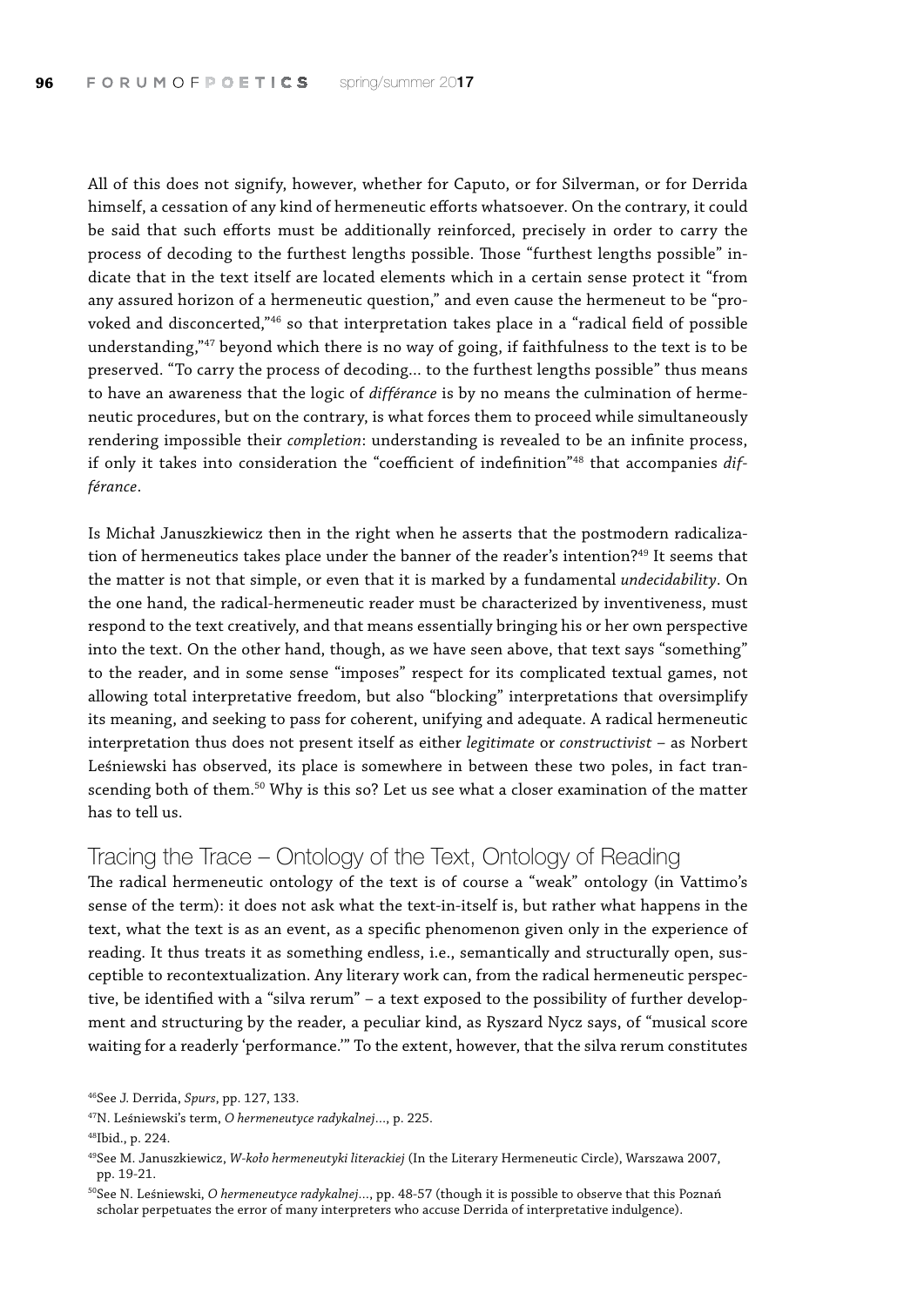a certain "exemplary" model of a radical hermeneutical text, a manifestation of contemporary literature's "higher hermeneutic consciousness" (particularly since Nycz himself notes that the subject of silvas in a sense moves about in a "hermeneutic ring"<sup>51</sup>), it only brings into high relief qualities that are immanently proper to *all* texts.

That is because the text is grasped in postmodern hermeneutics not so much as an *ergon* (a work in the classical sense) but rather as an *energeia* – an operation with a distinct performative aspect. Such an approach is also in fact present in modern hermeneutics, as mentioned by Januszkiewicz<sup>52</sup> or – implicitly – by Katarzyna Rosner, who claims that "the text's meaning is not something already prepared, sealed in the text and requiring recognition. The text's meaning arises in the course of interpretation, through its assimilation, i.e. the relation of the communication contained within it to our existential situation, endowing it with referentiality to our world. Only through assimilation […] does the text speak to us, conveying its truth to us."53 Postmodern hermeneutics maintains this view, but simultaneously weakens its "truth" claims, treating such questions as "assimilation," "communication contained within it," and "referentiality" with scepticism. It responds to Gadamerian performativity (the literary work says: this means you, you must change your life) with a purely Derridean performativity (the literary work sometimes says: there is no you – this means you! $54$ ) – there is no "you," since "you" is only constituted as an effect of reading, it is, to speak in paradox, somehow *performatively stated*, called into existence by the text. In short: the reader's identity is a relational identity. The text itself, however, is revealed to be "the point of encounter of potentiality and actuality"55 – a mutual exchange of traces, which can lead in the most varied directions (constructivist pole), and readerly concretizations, which always somehow tailor, restrain, stabilize this meaning-generating play, giving priority to certain traces over others (legitimatizing pole).<sup>56</sup>

If, however, the text is grasped as a trace, or rather a concentration of traces, it should be remembered that the trace signifies, as it were, beyond any significative intention. That means – as I have indicated above – that postmodern hermeneutics truly says goodbye to the concept of the work's intention (and, even more so, of authorial intention), but not to the concept itself of the text, though it does not treat it as substantial, but as an (*energeia*) *effect* of the play of traces that each time renews itself. So how should we understand the phrase "staying close to the text" in postmodern hermeneutics? It would be a kind of "tracing of traces," or also – as

<sup>51</sup>See R. Nycz, "Współczesne sylwy wobec literackości" (Contemporary Silvas and Literariness), in *Problemy teorii literatury. Seria 3* (Problems of Literary Theory. Series 3), ed. H. Markiewicz, Wrocław 1988, pp. 292, 283.

<sup>52</sup>See M. Januszkiewicz, *W-koło hermeneutyki literackiej…*, p. 60.

<sup>53</sup>K. Rosner, "Hermeneutyczny model obcowania z tekstem literackim" (The Hermeneutic Model of Contact with the Literary Text), in *Problemy teorii literatury. Seria 4* (Problems of Literary Theory. Series 4) ed. H. Markiewicz, Wrocław 1998, p. 300. We could also here again cite Richard E. Palmer, whose above-quoted "Hermeneutical Manifesto to American Literary Interpretation" argues that meaning is not an objective, eternal idea, but something that appears in a mutual relation (R. Palmer, *Hermeneutics…*, pp. 223-254).

<sup>54</sup>See J.D. Caputo, *More Radical Hermeneutics…*, p. 55.

<sup>55</sup>W. Kalaga, *Mgławice dyskursu…*, p. 227.

<sup>56</sup>The phenomenological language is not irrelevant here: Derrida's thought grows out of the phenomenological tradition, which perhaps revals itself most clearly in his convictions concerning the process of interpretation of the literary text. In his conversation with Derek Attridge, he said: "I believe this phenomenological-type language to be necessary, even if at a certain point it must yield to what, in the situation of writing or reading [...] puts phenomenology in crisis" ("This Strange Institution," pp. 44-45).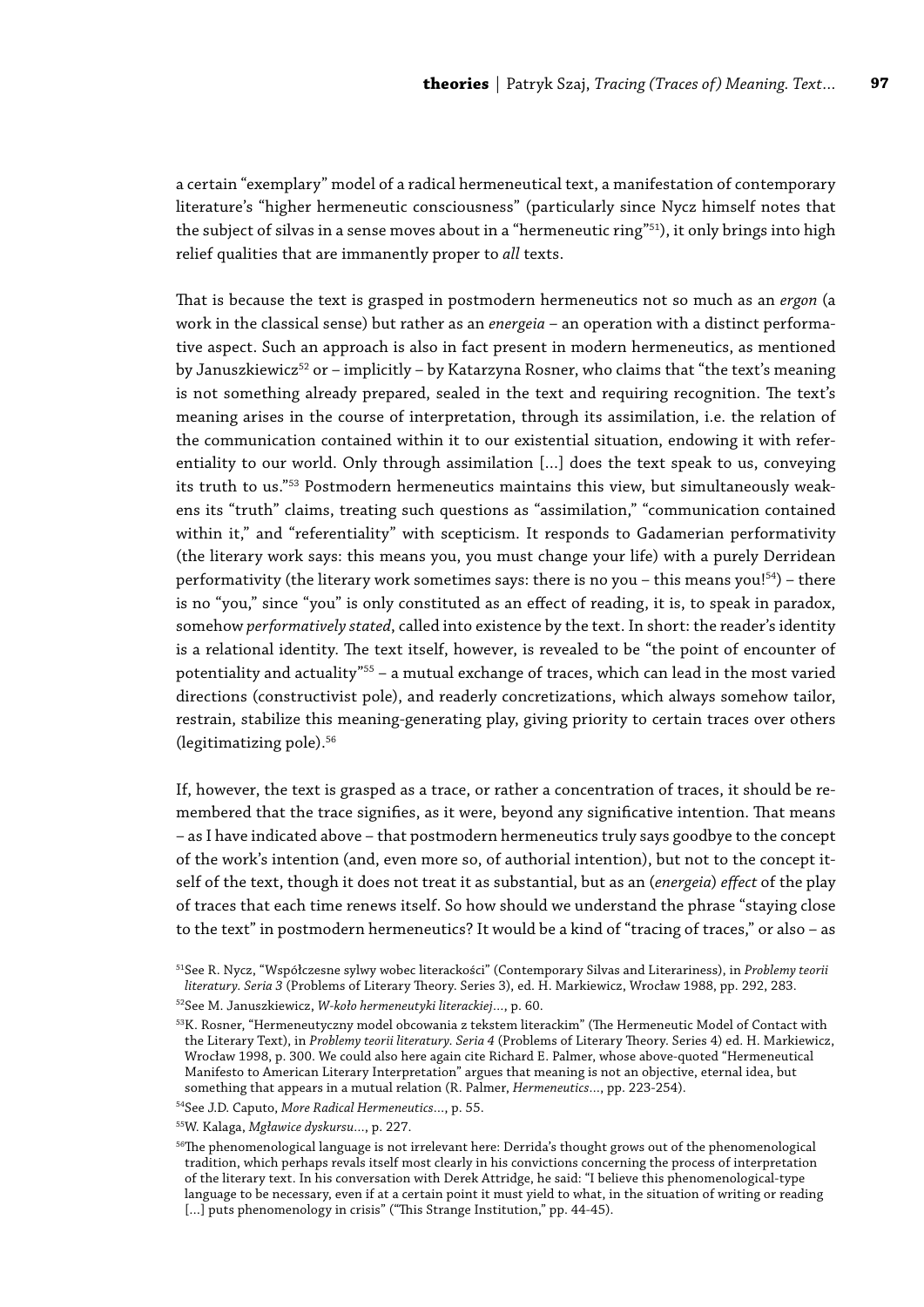Andrzej Zawadzki writes – "imitation [*naśladowanie*], walking in the trail of traces, tracking them and interpreting, them, answering them with one's own trace."<sup>57</sup> In a word: pursuing the traces of the text and following in the traces of their meaning-generating play, while simultaneously being aware that each re-presentation is a de-presentation, that each time we can neutralize the indefinition of meaning only *in a way*. 58 Because the text, as a tangle (from the Latin *texere*) of textual folds, layers, and tucks, conditions reading as their deconstruction, that is, unwrapping (or, as we often now hear in English, unpacking).<sup>59</sup> In Derrida's view, however, this work must remain endless, since a fold or wrinkle - *le pli*<sup>60</sup> - is that "elementary" element in the text that makes impossible its semantic closure. A full ex-li-cation of the text's meanings, in the sense of smoothing out all of their folds, therefore turns out to be impossible. For hermeneutics, this is naturally a source of drama. But it is also quite simply a condition for the possibility of practicing any kind of hermeneutics: if it were possible to unproblematically "unfold" all textual folds, there would be no need for hermeneutics. That is why the law of textuality should be properly kept in force.

Cracks in the text therefore not only do not permit "freewheeling" interpretation, but in fact, force the reader to perform a *faithful* microreading: "There exists a 'system' and there exists the text, but in the text there are cracks and resources that cannot be controlled by the systematic discourse […]. Hence the necessity of constant, active interpretation, engaged like a scalpel in microbiology, strenuous and at the same time faithful."<sup>61</sup> One would even like to say that Derrida, in his postmodern hermeneutics, propose a particular close reading strategy, which is attentive (close) but differs from the method developed by the New Critics in not being *closed* but rather open to all of the contexts that those American formalists sought to eliminate. Because the text does not constitute a finite whole, but is, as Kalaga says, "'profligate.'"62 In activating its energies, I must take into consideration all the analytical tools available to me, but I always perform that analytical work with consideration to *myself*, accenting what binds *me* to the text, what touches or moves me, and naturally *allowing* the loss of other meanings. In this sense understanding is never complete, and this results both from the finitude of the interpreter and from the "trace" structure of the sign.

This radical hermeneutic faithfulness to the text would thus be a faithfulness that is… unfaithful. If for Derrida, each signifier is itself to the extent that it is beyond itself, then at the level of interpretation there is a kind of "betrayal" of the text that corresponds to that paradox: the identity of the sign as something denotative is betrayed, but is betrayed in order to be able to continue signifying, to keep from solidifying its play, and to keep from identifying with it in some kind of tautological interpretation, but rather render respect to

<sup>57</sup>A. Zawadzki, *Literatura a myśl słaba* (Literature and Weak Thought), Kraków 2009, p. 157.

<sup>58</sup>See N. Leśniewski, *O hermeneutyce radykalnej…*, p. 201, 203.

<sup>59</sup>See J.D. Caputo, *Deconstruction in a Nutshell*…, p. 88.

<sup>60</sup>See M.P. Markowski's reaosning on the topic of the fold/wrinkle/crease (*le pli*) in his *Efekt inskrypcji. Jacques Derrida i literatura* (The Inscription Effect. Jacques Derrida and Literature), Bydgoszcz 1997, pp. 261-267.

<sup>61</sup>Interview of Christian Descamps with Derrida in *Le Monde*, reprinted in *Entretiens avec* Le Monde: *Philosophies*, Paris 1984, pp. 78-90. For discussion of this topic, see A. Burzyńską, "Lekturografia. Derridowska filozofia czytania" (Lecturography. Derrida's Philosophy of Reading), in *Anty-teoria literatury…*.

<sup>62</sup>W. Kalaga, *Mgławice dyskursu…*, p. 222.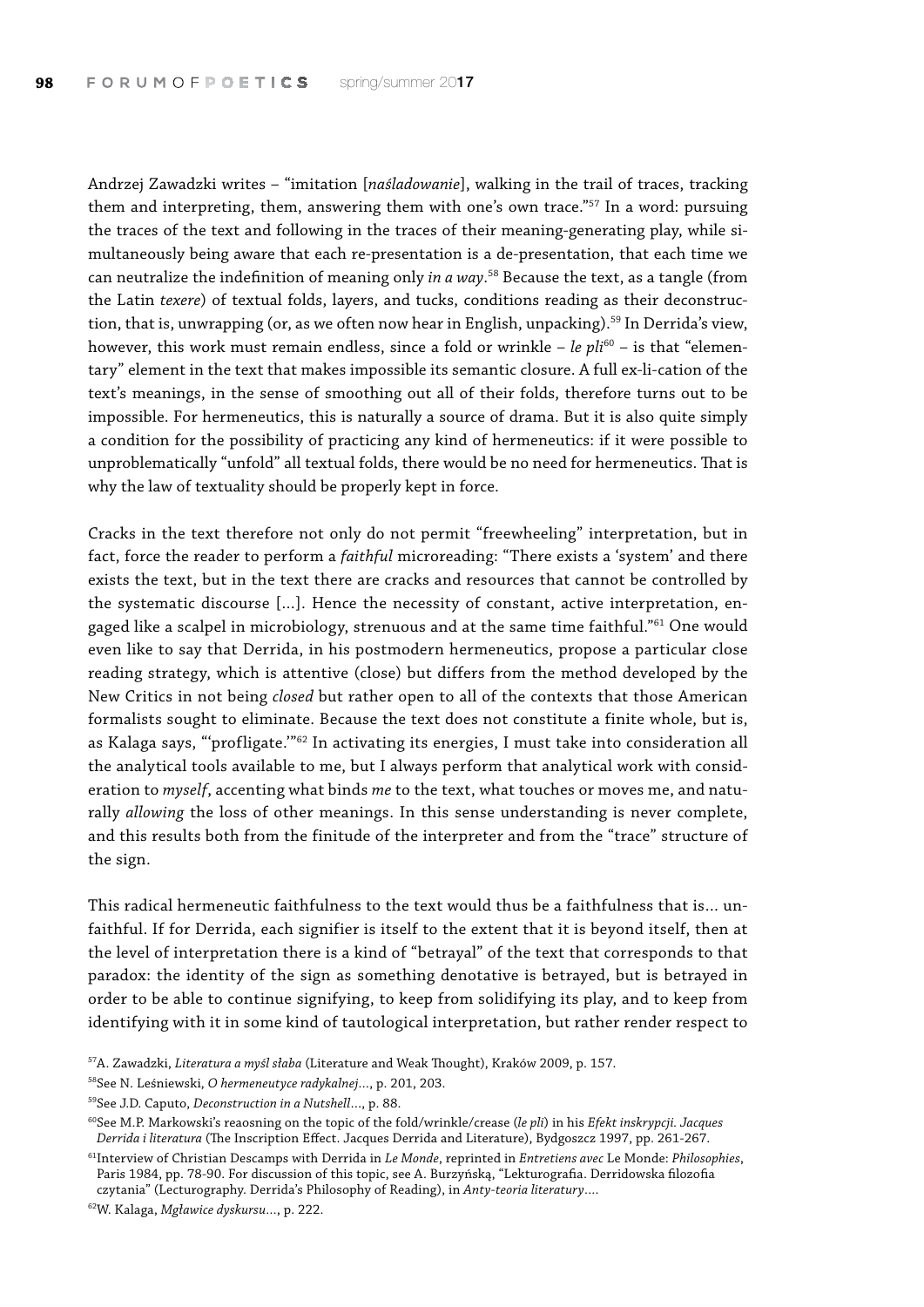its otherness. For that reason, Januszkiewicz can say that "creative unfaithfulness" towards the text "is in fact faithfulness *par excellence*,"63 and it results – on the one hand – from a kind of double bind (the text wants to communicate some meaning, and simultaneously can say nothing unequivocal), and, on the other – from a model of reading as a "duel of singularities," in which the countersignature confirms and repeats the signature of the other to the same extent as it "*lead*[s] *it off* elsewhere," iterating the "primary" text, extracting from it some kind of "truth" for itself.<sup>64</sup> If, then, there is supposed to be talk here of a correspondence between text and interpretation, it is only in the sense of "a responsible response," a corespondence, a mutual answering of each other, shared responsibility for meaning.

#### **Painfulness**

It seems that we could go so far as to describe the relationship of radical hermeneutics with the text using the metaphor of painfulness or arduousness.<sup>65</sup> That word would indicate, on the one hand, a lack of indifference in interpretation, a kind of being affected by the read text, a living relationship with the text, and on the other, the individuality of the experience of the text, the event (in the sense of unrepeatable, unique) nature of interpretation, in which the reader is existentially engaged. At the same time, it would also indicate the painful impossibility of unifying the results of an interpretation, and the painful multiplicity of the text's meanings, which do not surrender to hermeneutic operations.

This understanding of painfulness can also be found, I believe, in the work of both Gadamer and Derrida. As we remember, Gadamer described the experience of the literary text as "being struck by the meaning of what is said," which does not lead to a harmonious concentration of meaning, but surpasses any possible horizon of expectations. In the German original, "being struck" was expressed by the word *Betroffenheit*, in which word we can also hear the verb *treffen*, meaning (among other things) to physically hit, and the passive form *betroffen werden* means to be hit, struck, possibly hurt. The sense of touch and the problem of the painfulness of the work of art are also evoked by the concept, drawn from Heidegger, of the "push" (*Stoß*) that, according to Gadamer, the reader was supposed to experience from a work that had a particularly powerful effect on him. The "push" also does not respond harmoniously to the anticipation of meaning but rather leads to a painful "rupture."66 We find analogous terms in Derrida's work, when he speaks of the experience of reading as an "ordeal"67 (but also, importantly, "body," "desire"). The ordeal is painful because, as we read elsewhere, there is "no poem

 $63$ See M. Januszkiewicz, "Hermeneutyka jako miejsce spotkania filozofii i literatury" (Hermeneutics as a Point of Encounter of Literature and Philosophy), in *Kim jestem ja, kim jesteś ty? Etyka, tożsamość, rozumienie* (Who Am I, Who Are You? Ethics, Identity, Understanding), Poznań 2012, p. 83.

<sup>64&</sup>quot;This Strange Institution," p. 69. See also D. Attridge, "Reading and Responding," in *The Singularity of Literature*, New York 2017.

<sup>&</sup>lt;sup>65</sup>See my article "Dotkliwe wiersze Aleksandra Wata" (Aleksander Wat's Painful Poems), which constitutes an attempt to use the category of "painfulness" in interpretative practice (the article is being prepared for publication in Pamiętnik Literacki, and will be published in a forthcoming issue of the magazine.

<sup>66</sup>The term comes from Gadamer's text *Und dennoch: Macht des guten Willens* (quoted in: P. Dehnel, *Dekonstrukcja a hermeneutyka…*, p. 88).

<sup>67&</sup>quot;This Strange Institution," p. 50.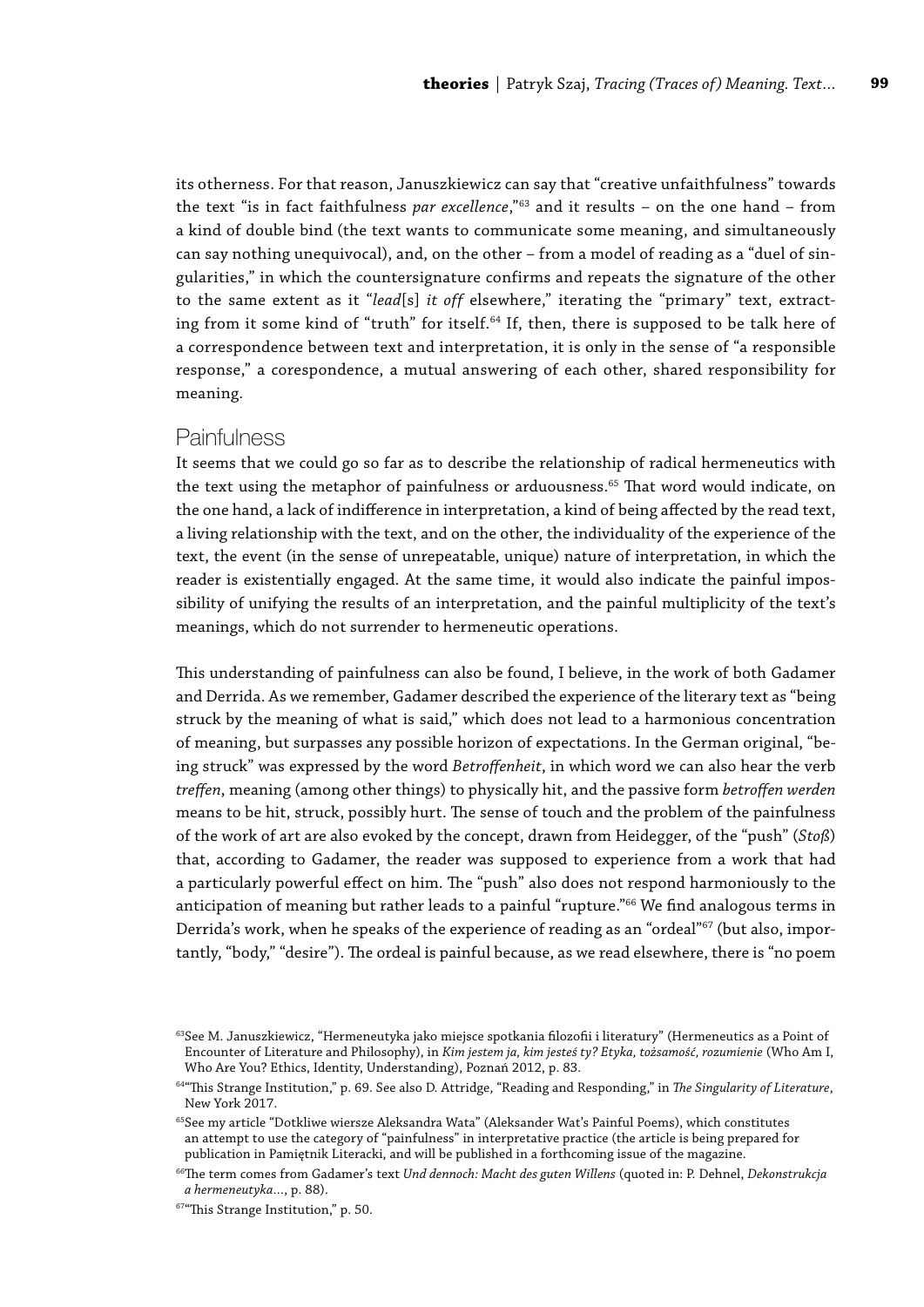that does not open itself like a wound, but no poem that is not also just as wounding,"<sup>68</sup> which thus would not, on the one hand, expose itself to interference by the reader, and on the other, would not interfere painfully with the reader's world.

The category of painfulness seems to have several important assets. First of all, it indicates that the hermeneutic "understanding" is not – regardless of appearances to the contrary – a purely intellectual activity, but also has a bodily dimension, and involves the participation of affects, mood, a certain "orientation" on the reader's part. In this sense, Susan Sontag, for example, was wrong when she postulated the replacement of hermeneutics with an "erotics of art,"69 since understanding is very much capable of being (though not required to be) erotically oriented. The reader is a reader of flesh and blood, and his body, for good or ill, takes part in the process of interpretation, even if a particular hermeneut may not underscore the fact.

Secondly, in such a perspective "staying close to the text" would mean in fact being sensitive to its painful sensations, i.e., as Andrzej Sosnowski says – allowing the text to "get into it with us," and simultaneously allowing it to "hit where it hurts," so that it could then mark me, leave some trace of itself in me, and so that that trace would leave a real impression, not leaving me to my own devices, making it impossible for me to neutralize it.<sup>70</sup> Painfulness, understood in this way, would also operate in the other direction: if the text gets into it with me or hits me where it hurts, then – as Markowski remarks on Sosnowski's concept – I too "in some way […] impose myself on what I am reading," such that we can speak here of a certain "*painful complicity*,"71 of a mutual exchange between the "open… like a wound," "wounding" text and reader who "reads and enters into the spirit" of a work and also reads *himself* into it.72

Thirdly and finally, painfulness appears to present itself as an "undecidable" category: on the one hand, it underscores the painful aspect of being struck by the text, while on the other it also points toward a certain intimacy, or even eroticism, a tenderness (in both senses of that adjective) in the relationship with the text. On the one hand, it says that the text painfully marks me, on the other, that I intervene in the text, adding to it my countersignature. Because everything happens at this intersection, at this point of encounter, in this *inter-esse*,

71M.P. Markowski, *Od rozumienia do nierozumienia…*, pp. 260-261.

<sup>68</sup>J. Derrida, "Che cos'è la poesia?", trans. Peggy Kamuf, in *A Derrida Reader: Between the Blinds*, New York 1991, p. 233.

<sup>69</sup>S. Sontag, *Against Interpretation and Other Essays*, New York 1967, p. 14. For similar reasons, I find Izabella Bukraba-Rylska's diagnosis that in contemporary humanities a shift has been made from "hermeneutic 'understanding' to somatic 'experience'" to be inapt, since understanding itself is already a "somatic experience" (see I. Bukraba-Rylska, "Humanistyka współczesna. Od hermeneutycznego 'rozumienia' do somatycznego 'doświadczenia'" (Contemporary Humanities. From Hermeneutic "Understanding" to Somatic "Experience"), *Kultura Współczesna* 2015, no. 2).

<sup>70</sup>See A. Sosnowski, *Ostatnia miłość literatury* (Literature's Last Love), *Literatura na Świecie* 1998, pp. 11-12.

<sup>72</sup>I refer here to M. Januszkiewicz's proposal ("Wczytywanie (się) w tekst. O interpretacji transakcyjnej" [Reading [and Entering into] the Text. On Transactional Interpretation] in *Kim jestem ja, kim jesteś ty?...*), according to which interpretation is always a certain kind of transaction: reading and entering into the spirit of a text (i.e. of what the text is saying), we simultaneously bring the text into ourselves (meaning I enter into the world of the text with the baggage of my own prejudices, experiences, worldviews, etc. which shape and form my interpretation).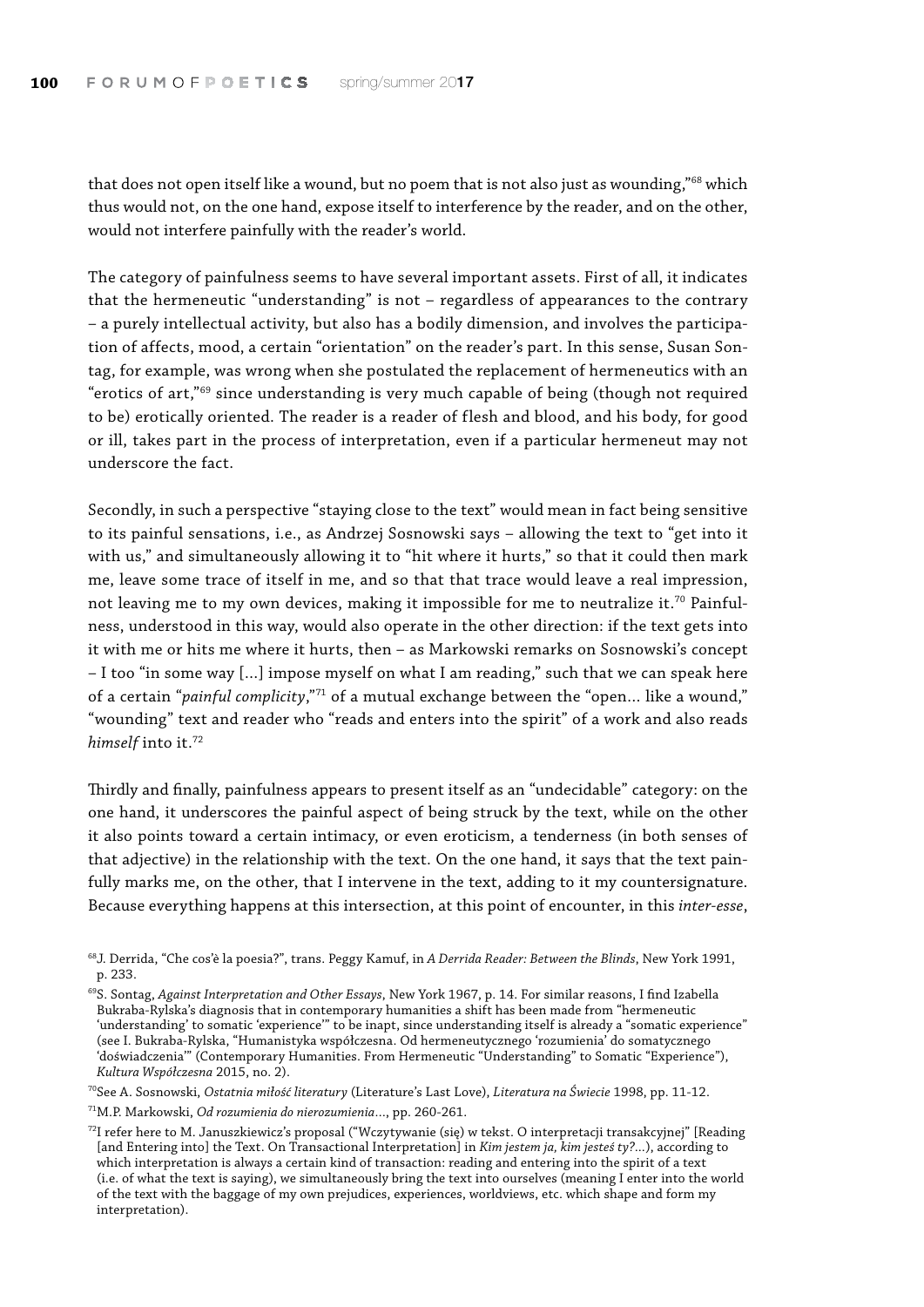this *chiasmus*, in this "relationship between two experiences, two occurrences or two languages involv[ing] double invagination."73 And that figure of the chiasmus can in fact be seen as the radicalized (here meaning: weakened) figure of the fusion of horizons.

<sup>73</sup>J. Derrida, *Parages*, Paris 1986, p. 196 (quoted in: M.P. Markowski, *Efekt inskrypcji…*, p. 368; see also the interpretation of the figure of the chiasm which Markowski performs in the chapter of that book entitled "Chiazm").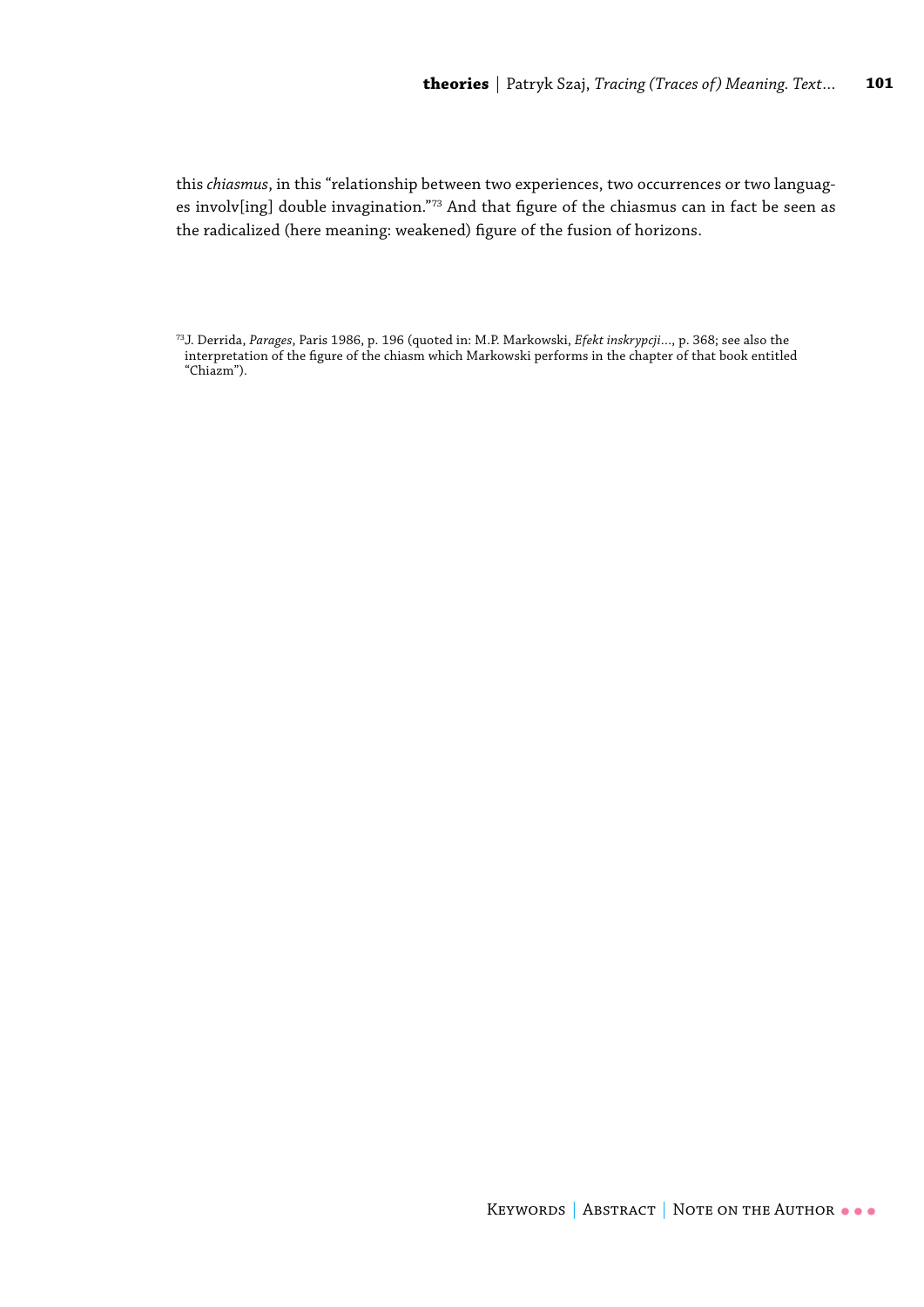# <span id="page-14-0"></span>**KEYWORDS**

## GADAMER

interpretaion

## *hermeneutics*

#### **Abstract:**

The article discusses the approach to the text and the process of interpretation which we encounter in postmodern (radical) hermeneutics. It begins with a discussion ofthe concept of the text developed by Hans-Georg Gadamer, which is then confronted with the critique applied to hermeneutics by Jacques Derrida. After the recapitulation of both positions, an unexpected similarity is observed between the Gadamerian and Derridean teachings on the theme of the "ontology" of the literary work and the "nature" of the process of interpretation. Postmodern hermeneutics, on the one hand, perceives this similarity, while, on the other, it attempts to treat the "lesson of deconstruction" seriously, turning more watchful attention to the text's textuality, its trace aspect, the infinite play of meanings that renders impossible the conclusion, completion, unification or fulfilment of any hermeneutic procedures. Keeping close to the text based on postmodern hermeneutics thus involves a kind of "tracing the traces" – a pursuit of the meaning-generating play of the text and additional inscription in it of the reader's creative counter-signature. At the end of the article, the metaphor of "painfulness" or arduousness is proposed as a concept that aptly conveys the relations of radical hermeneutics with the text.